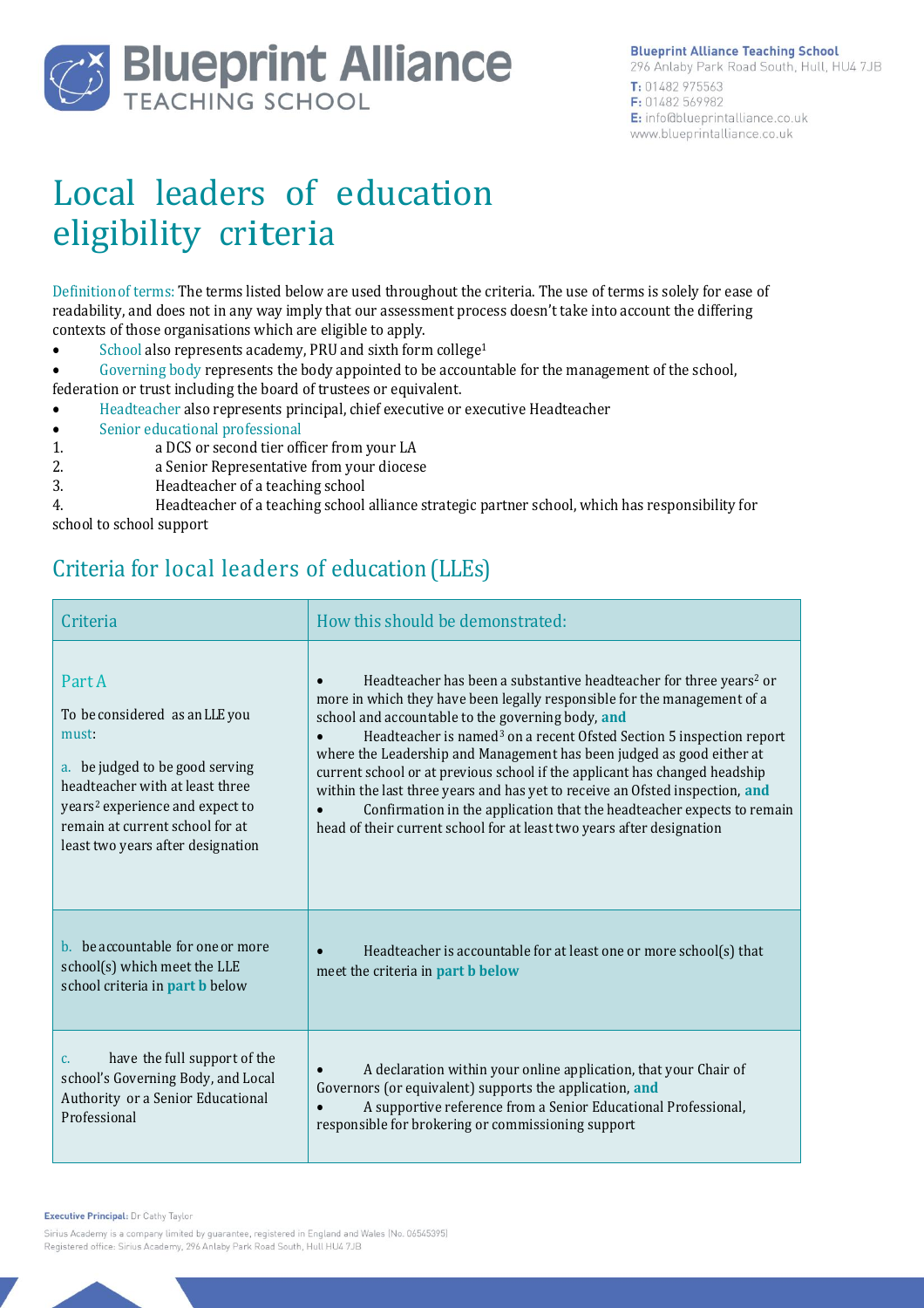

#### **Blueprint Alliance Teaching School**

296 Anlaby Park Road South, Hull, HU4 7JB T: 01482 975563 F: 01482 569982 E: info@blueprintalliance.co.uk www.blueprintalliance.co.uk

| be able to demonstrate that you<br>$d_{\cdot}$<br>have sufficient experience of providing<br>support as a coach or mentor to another<br>headteacher or senior member of staff<br>at a school other than your own | Headteacher has provided support to at least one headteacher/senior<br>staff member at another school<br>Evidence that the support has had a positive impact<br>$\bullet$<br>Please note that the College reserve the right to further substantiate evidence<br>for this criterion through the collation of anonymous feedback from the<br>Headteacher(s) of school(s) which your school has supported.                                                                      |
|------------------------------------------------------------------------------------------------------------------------------------------------------------------------------------------------------------------|------------------------------------------------------------------------------------------------------------------------------------------------------------------------------------------------------------------------------------------------------------------------------------------------------------------------------------------------------------------------------------------------------------------------------------------------------------------------------|
| be able to commit to the<br>e.<br>minimum time expectation for<br>LLE deployment                                                                                                                                 | LLE deployments with a school improvement focus may last from six<br>months to two years, with regular opportunity to review progress<br>provide between 20-30 hours of coaching and mentoring support to<br>new heads through their first two years of headship<br>Confirmation within the application that the applicant has sufficient capacity<br>to undertake deployments and there is sufficient capacity within the school to<br>allow the Headteacher to be deployed |

Executive Principal: Dr Cathy Taylor

Sirius Academy is a company limited by guarantee, registered in England and Wales (No. 06545395) Registered office: Sirius Academy, 296 Anlaby Park Road South, Hull HU4 7JB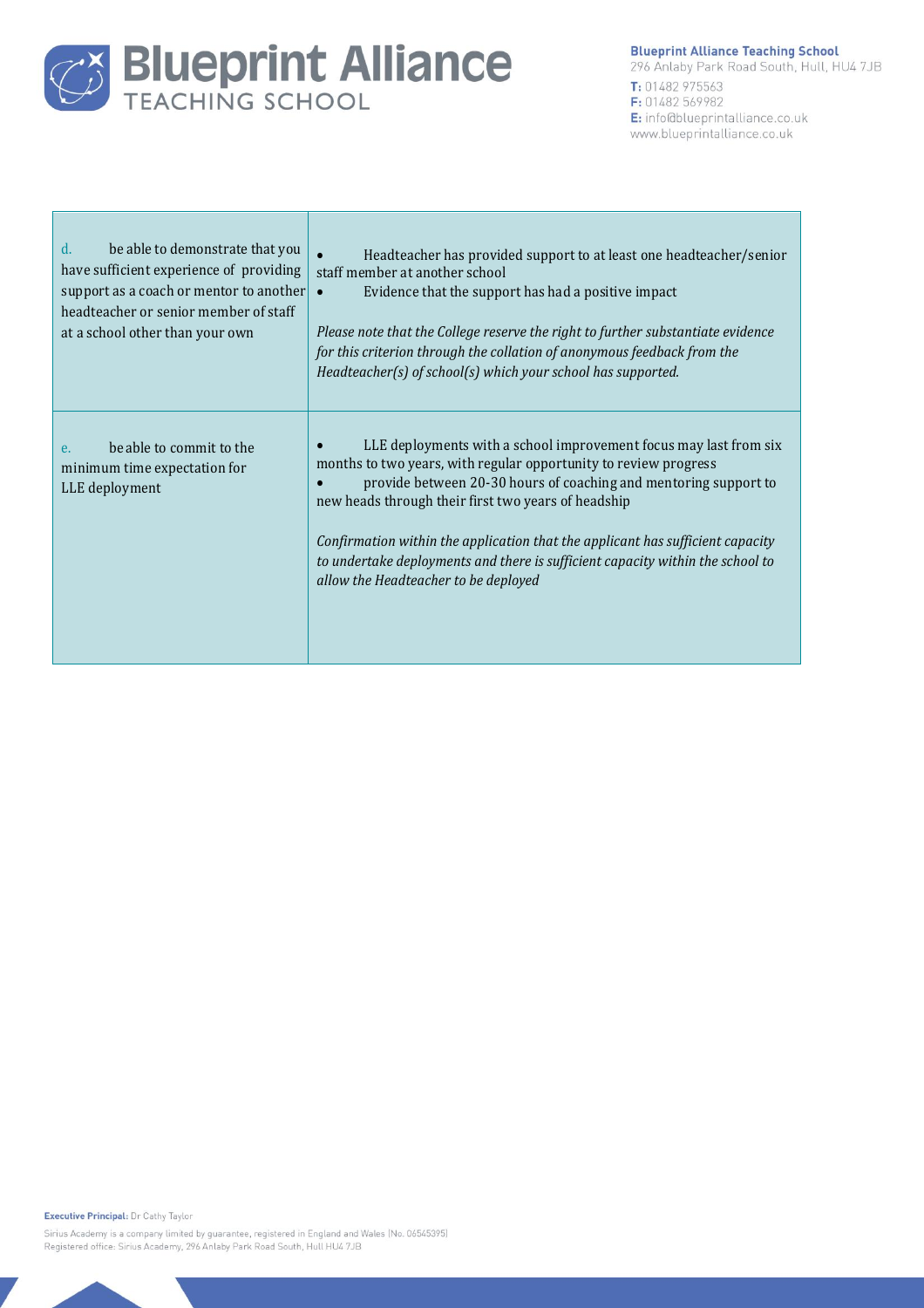

# Criteria for LLE applicant school

| Criteria                                                                                                                                                                                                                               | How this should be demonstrated:                                                                                                                                                                                                                                                                                                                                                                                                                                                                                                                                                                                                                                                                                                                                                                       |
|----------------------------------------------------------------------------------------------------------------------------------------------------------------------------------------------------------------------------------------|--------------------------------------------------------------------------------------------------------------------------------------------------------------------------------------------------------------------------------------------------------------------------------------------------------------------------------------------------------------------------------------------------------------------------------------------------------------------------------------------------------------------------------------------------------------------------------------------------------------------------------------------------------------------------------------------------------------------------------------------------------------------------------------------------------|
| <b>PART B</b><br>To be considered as an LLE your<br>school must:                                                                                                                                                                       | School inspected under the 2005 - 2012 framework:<br>Most recent Section 5 Ofsted inspection has judged the school to be<br>'Good' for 'Overall Effectiveness', for 'Leadership and Management' and<br>'Capacity to Improve'                                                                                                                                                                                                                                                                                                                                                                                                                                                                                                                                                                           |
| a. be judged to be good <sup>3</sup>                                                                                                                                                                                                   | Or exceptionally,<br>If the school has been removed from Ofsted category or if the school is<br>serving an area of high social deprivation (% of children eligible for free school<br>meals is above average), most recent Section 5 Ofsted inspection, which is<br>subsequent to that which removed the school from category, has judged the<br>school to be 'Satisfactory' for Overall Effectiveness with at least 10 'Good'<br>judgments including 'Capacity to Improve' and 'Leadership and Management'.<br>Schools inspected under the latest framework (September 2012 onward):<br>Most recent Section 5 Ofsted inspection has judged the school to be<br>'Good' for 'Overall Effectiveness' and for 'Leadership and Management'                                                                 |
| b. show consistently high levels of<br>pupil performance or continued<br>improvement over the last three<br>years, and in addition be above<br>current floor standards (as<br>evidenced in published Department<br>for Education data) | Department for Education performance data shows a clear upward<br>trend, or consistently high levels of attainment, and<br>latest performance data demonstrates that the school is above the<br>current floor standard <sup>4</sup> and, in addition<br>if attainment is not above national averages, pupil progress is above<br>the national median for both English and Maths<br>Please note that emphasis will be placed on pupil progress for special<br>applicants and relevant space provided in the application form for applicants<br>to summarise this. Further guidance on how the College determines whether<br>schools meet this criterion, including the measures assessed and when<br>exceptional circumstances may be considered, can be found in the<br>application guidance document. |
| c. show capacity and experience of<br>senior leaders to work with and<br>support other schools                                                                                                                                         | Evidence that the support has involved, and has capacity to continue to<br>$\bullet$<br>involve senior leaders, in addition<br>$\bullet$<br>Evidence of how staff have been prepared for the impact of supporting<br>schools                                                                                                                                                                                                                                                                                                                                                                                                                                                                                                                                                                           |

Executive Principal: Dr Cathy Taylor

Sirius Academy is a company limited by guarantee, registered in England and Wales (No. 06545395) Registered office: Sirius Academy, 296 Anlaby Park Road South, Hull HU4 7JB